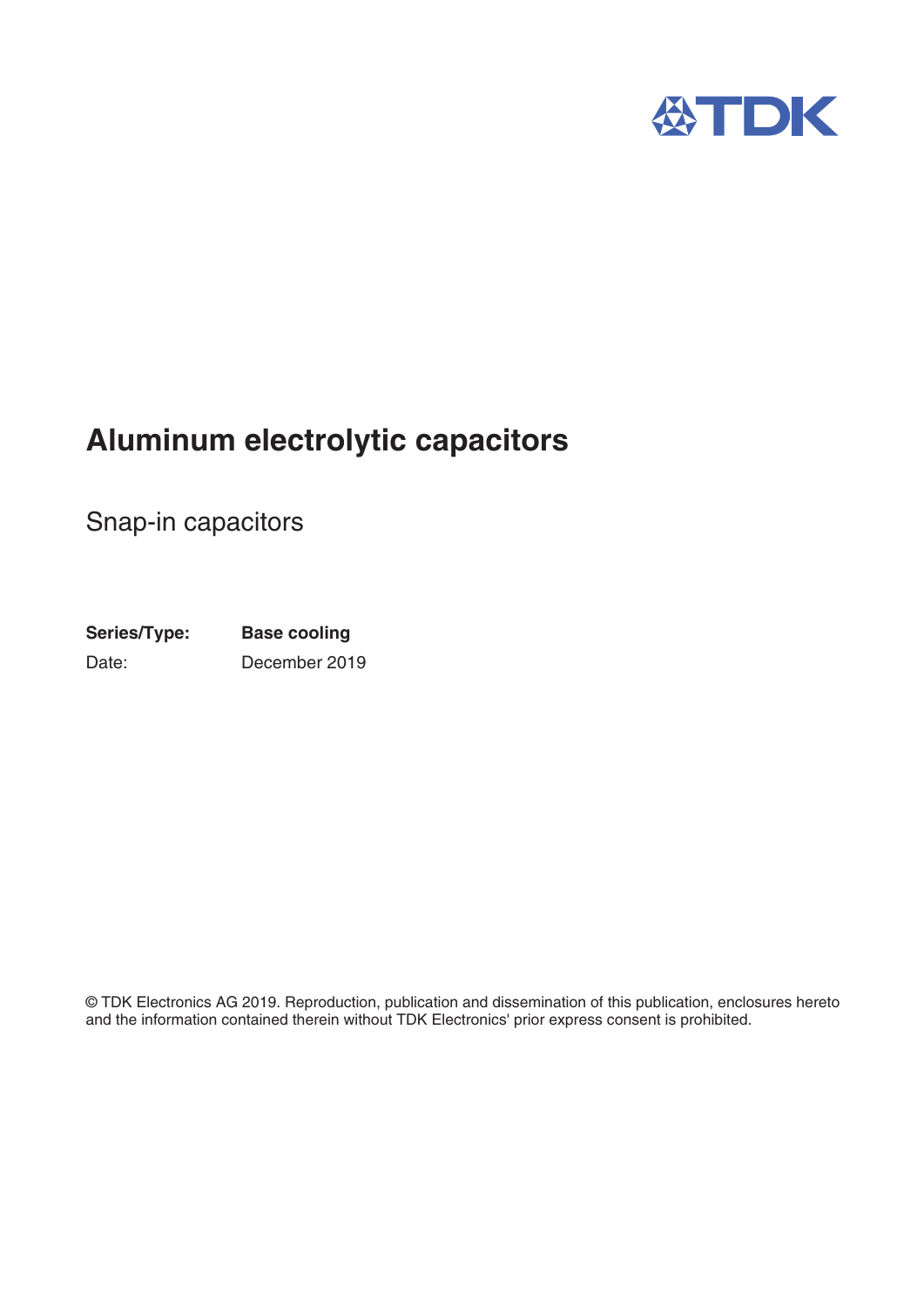#### **Snap-in capacitors Base cooling**

## **Snap-in capacitors for base cooling**

## **Applications**

- Frequency converters or power supplies with heat sink
- DC links with ultra high ripple current load per capacitance, extra long useful life or superior reliability requirements.

## **Features**

- Reduced overall length tolerance  $(\pm 0.2 \text{ mm})$  for effective heat sink mounting of capacitor banks
- Suited for use of thin thermal pads
- Minimized and long term low thermal resistances between base and winding
- $\blacksquare$  Extremely high ripple current load and long useful life
- $\blacksquare$  Outstanding low ESR at operating conditions above 50 °C
- Available upon request for different 85  $\degree$ C and 105  $\degree$ C series
- Available for case sizes with diameters of 30 to 35 mm and lengths of 35 to 55 mm
- Capacitors with all insulation versions pass the needle flame test according to IEC 60695-11-5 for all flame exposure times up to 120 s
- RoHS-compatible

## **Construction**

- Charge/discharge-proof, polar
- $\blacksquare$  Reinforced aluminum can with long term rigidity
- Standard insulation: PET sleeve without insulation sheet at the can bottom
- Version without insulation available
- Snap-in solder pins to hold component in place on PC-board
- Minus pole marking on case surface (insulated version only)
- $\blacksquare$  Minus pole not insulated from case
- Overload protection by safety vent on the case wall

## **Terminals**

- $\blacksquare$  Standard version with 2 terminals.
	- 2 lengths available: 6.3 and 4.5 mm
- 3 terminals to ensure correct insertion: length 4.5 mm

Capacitors with base cooling feature for heat sink mounting are available upon request for series B43541, B43544, B43545, B43547 and B43548. As an option, the capacitors can be equipped with suitable thermal pads. Please refer to chapter "General technical information, 5.2 Cooling" for more details regarding thermal management.



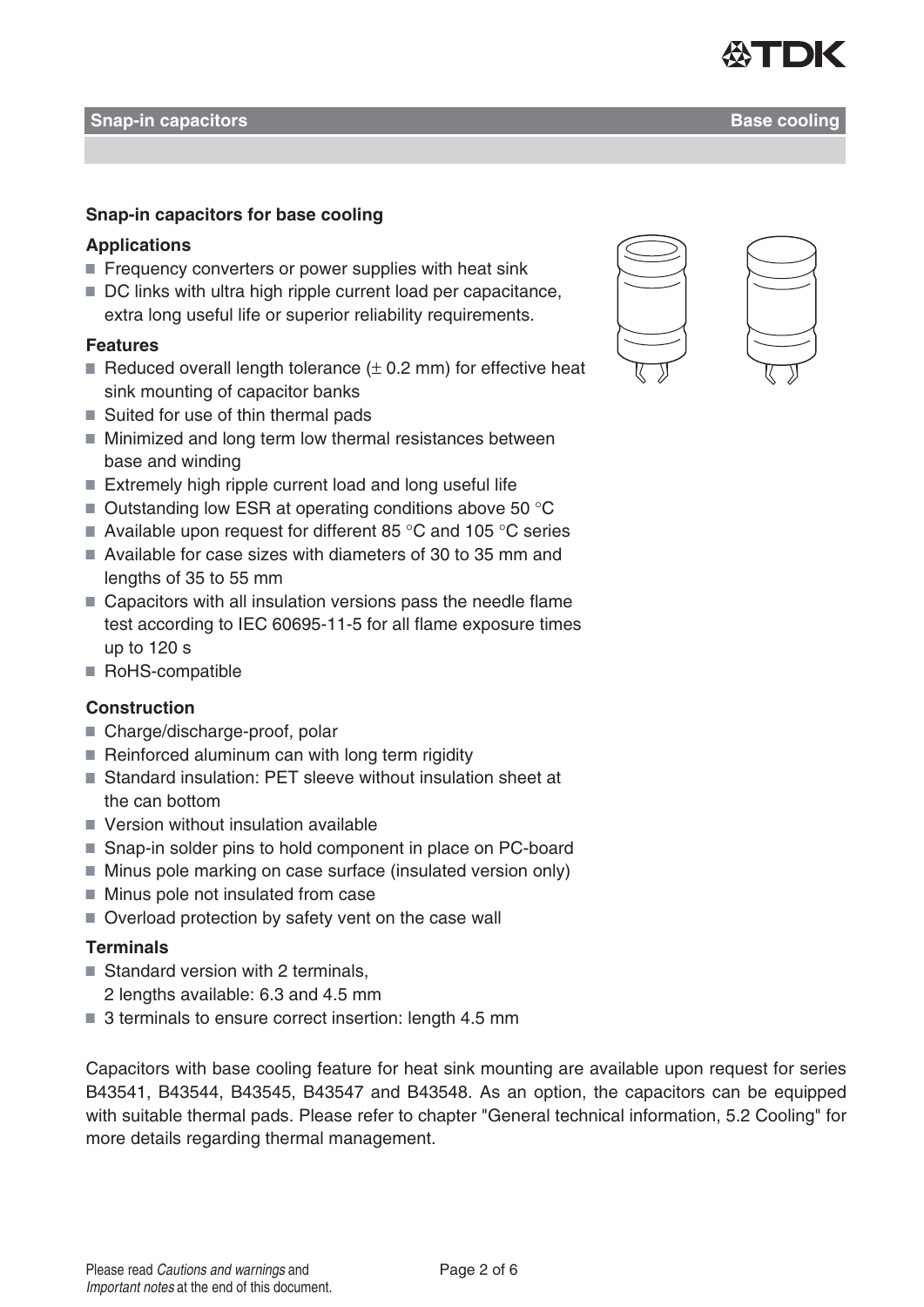

**Base cooling**



#### **Dimensional drawings**

#### **Snap-in capacitors with PET sleeve insulation for base cooling**





Snap-in terminals, length  $(6.3 + 1/-1.5)$  mm. Also available in a shorter version with a length of  $(4.5 - 1.5)$  mm. Without insulation sheet at the base.

Insulation is marked with "PET" on the sleeve.

KAL1718-1-E

Snap-in capacitors are also available with 3 terminals (length  $(4.5 - 1.5)$  mm). Without insulation sheet at the base.

Insulation is marked with "PET" on the sleeve.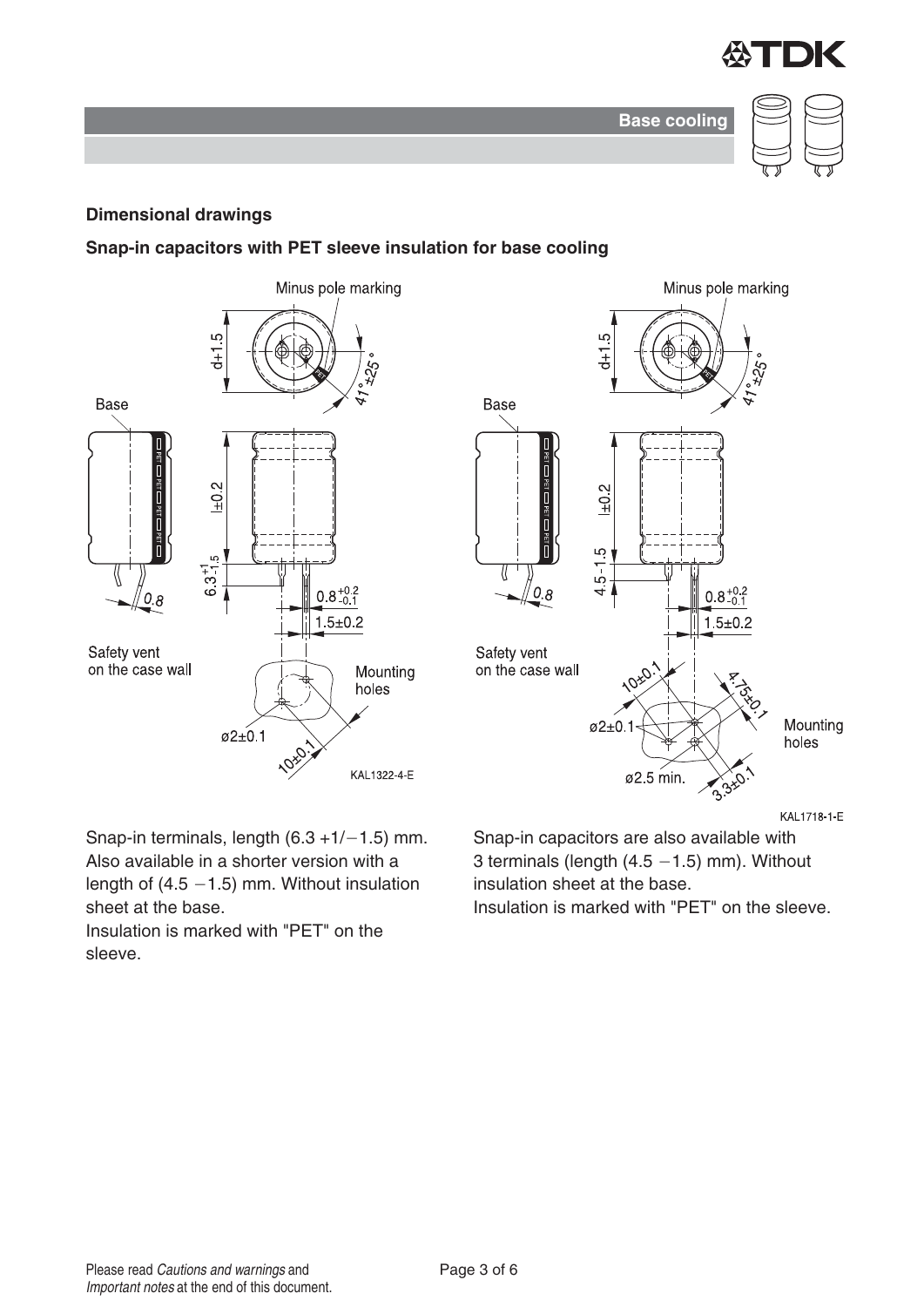



#### **Snap-in capacitors without insulation for base cooling**





Snap-in terminals, length  $(6.3 + 1/-1.5)$  mm. Also available in a shorter version with a length of  $(4.5 - 1.5)$  mm. Marking by an adhesive label.

Snap-in capacitors are also available with 3 terminals (length  $(4.5 - 1.5)$  mm). Marking by an adhesive label.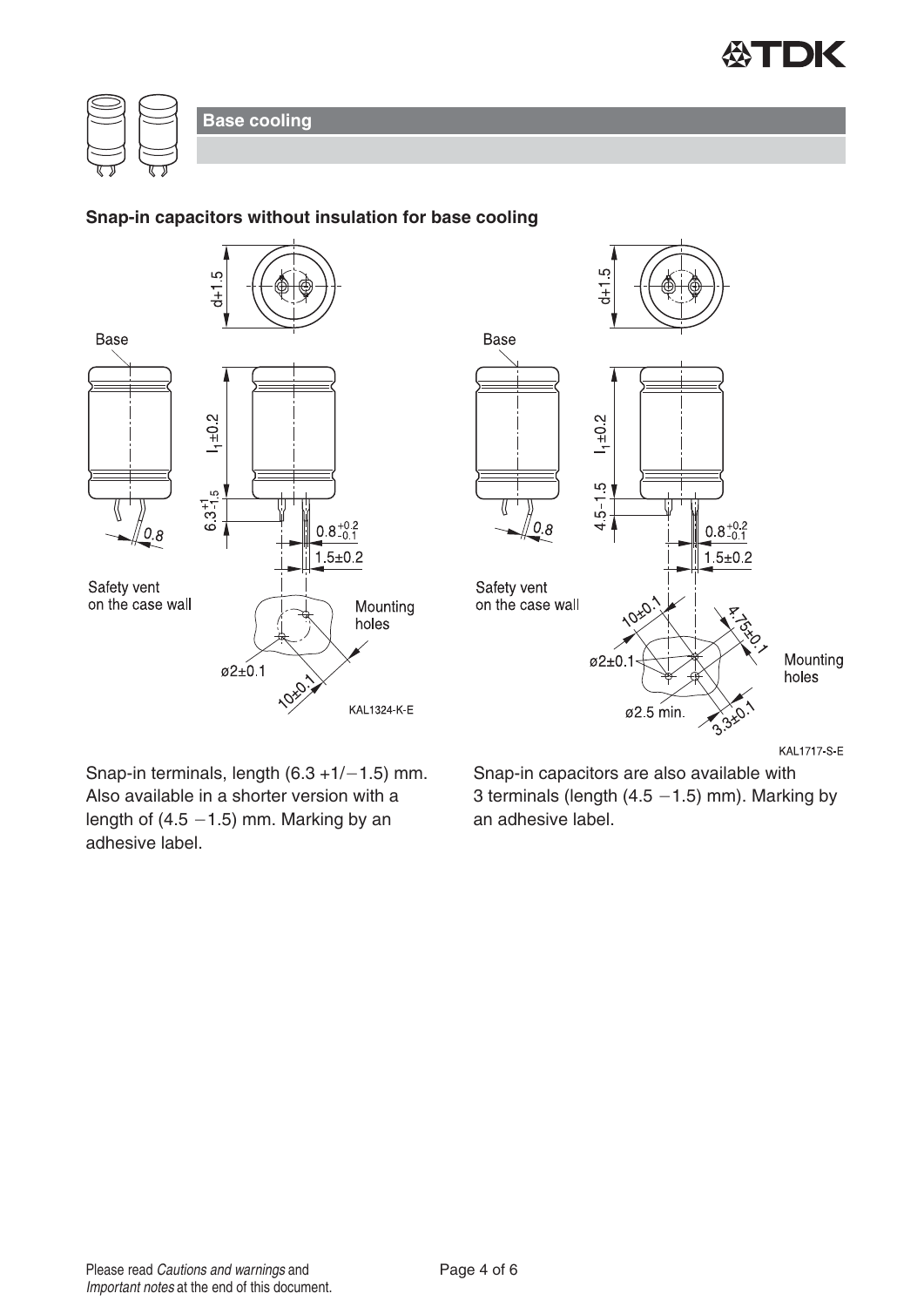

The following applies to all products named in this publication:

- 1. Some parts of this publication contain **statements about the suitability of our products for certain areas of application**. These statements are based on our knowledge of typical requirements that are often placed on our products in the areas of application concerned. We nevertheless expressly point out **that such statements cannot be regarded as binding statements about the suitability of our products for a particular customer application**. As a rule, we are either unfamiliar with individual customer applications or less familiar with them than the customers themselves. For these reasons, it is always ultimately incumbent on the customer to check and decide whether a product with the properties described in the product specification is suitable for use in a particular customer application.
- 2. We also point out that **in individual cases, a malfunction of electronic components or failure before the end of their usual service life cannot be completely ruled out in the current state of the art, even if they are operated as specified**. In customer applications requiring a very high level of operational safety and especially in customer applications in which the malfunction or failure of an electronic component could endanger human life or health (e.g. in accident prevention or lifesaving systems), it must therefore be ensured by means of suitable design of the customer application or other action taken by the customer (e.g. installation of protective circuitry or redundancy) that no injury or damage is sustained by third parties in the event of malfunction or failure of an electronic component.
- 3. **The warnings, cautions and product-specific notes must be observed.**
- 4. In order to satisfy certain technical requirements, **some of the products described in this publication may contain substances subject to restrictions in certain jurisdictions (e.g. because they are classed as hazardous)**. Useful information on this will be found in our Material Data Sheets on the Internet (www.tdk-electronics.tdk.com/material). Should you have any more detailed questions, please contact our sales offices.
- 5. We constantly strive to improve our products. Consequently, **the products described in this publication may change from time to time**. The same is true of the corresponding product specifications. Please check therefore to what extent product descriptions and specifications contained in this publication are still applicable before or when you place an order. We also **reserve the right to discontinue production and delivery of products**. Consequently, we cannot guarantee that all products named in this publication will always be available. The aforementioned does not apply in the case of individual agreements deviating from the foregoing for customer-specific products.
- 6. Unless otherwise agreed in individual contracts, **all orders are subject to our General Terms and Conditions of Supply**.